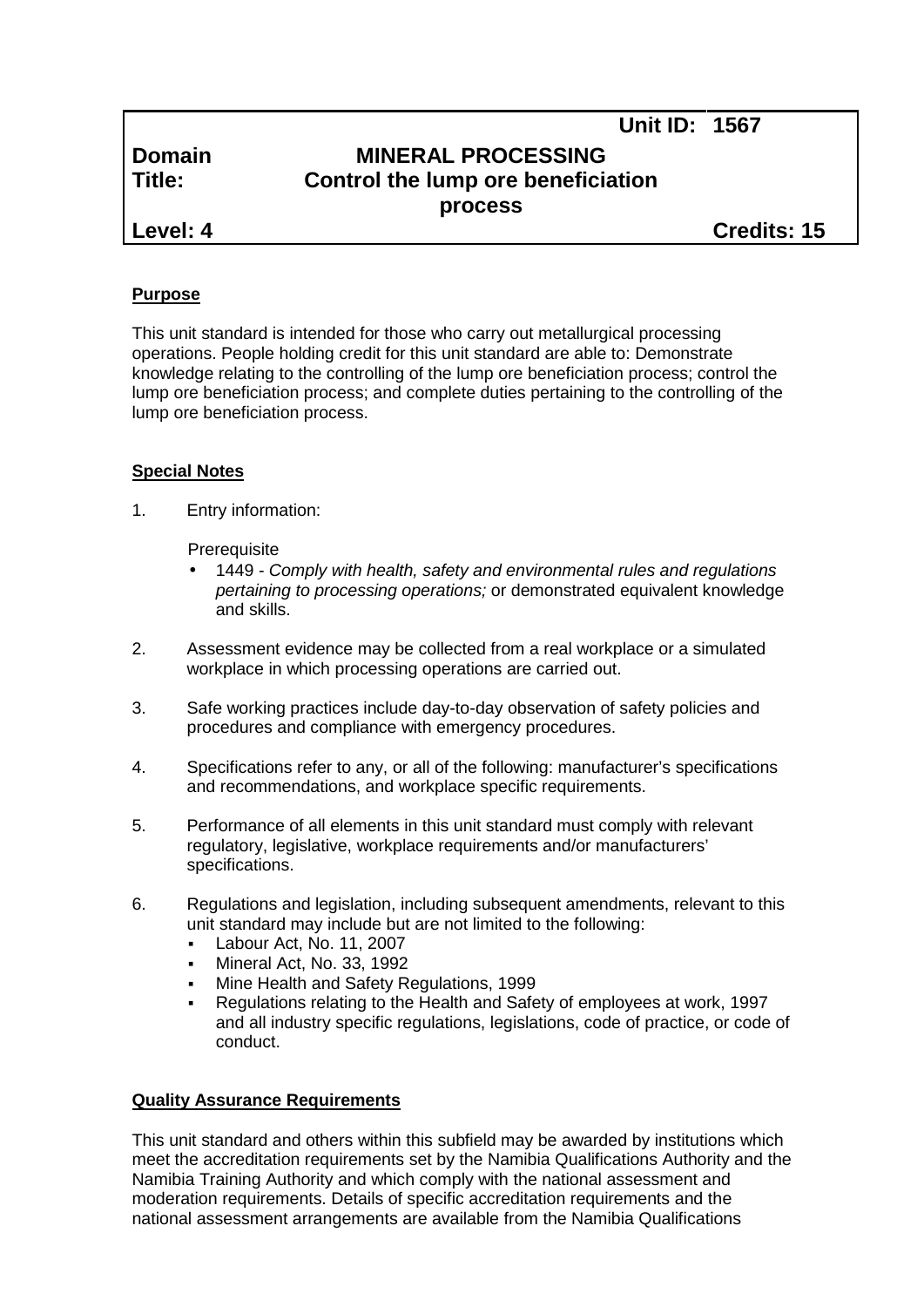Authority and the Namibia Training Authority. All approved unit standards, qualifications and national assessment arrangements are available on the Namibia Training Authority website www.nta.com.na.

## **Elements and Performance Criteria**

## **Element 1: Demonstrate knowledge relating to the controlling of the lump ore beneficiation process**

### **Performance Criteria**

- 1.1 The occupational safety and health and risk management requirements are explained.
- 1.2 The importance of controlling the lump ore beneficiation process is described in terms of achieving specified production requirements.
- 1.3 The security requirements and emergency procedures pertaining to the lump ore beneficiation process are explained.
- 1.4 The communication requirements pertaining to the lump ore beneficiation process are described.
- 1.5 The process flow and interlock systems of the lump ore beneficiation process are described in terms of operational requirements.
- 1.6 The operating procedures, parameters and control methods of the lump ore beneficiation process are explained in terms of workplace and legislative requirements.
- 1.7 Corrective actions, in case of sub-standard conditions and problems be encountered, are described.

## **Element 2: Control the lump ore beneficiation process**

### **Range**

Inspections include but are not limited to the availability of personal protective equipment and safety equipment; the availability and use of tools and equipment; the condition of safety devices and adherence to safety requirements; the availability and utilisation of process equipment and consumables; the present status of the process; potential hazards and risks; and potential security risks or breaches.

### **Performance Criteria**

- 2.1 Workplace hazards and associated risks towards self and others are identified, minimised or eliminated according to workplace procedures and legislative requirements.
- 2.2 The lump ore beneficiation process system is inspected according to workplace procedures.
- 2.3 The lump ore beneficiation process is monitored, controlled and optimised according to workplace procedures.